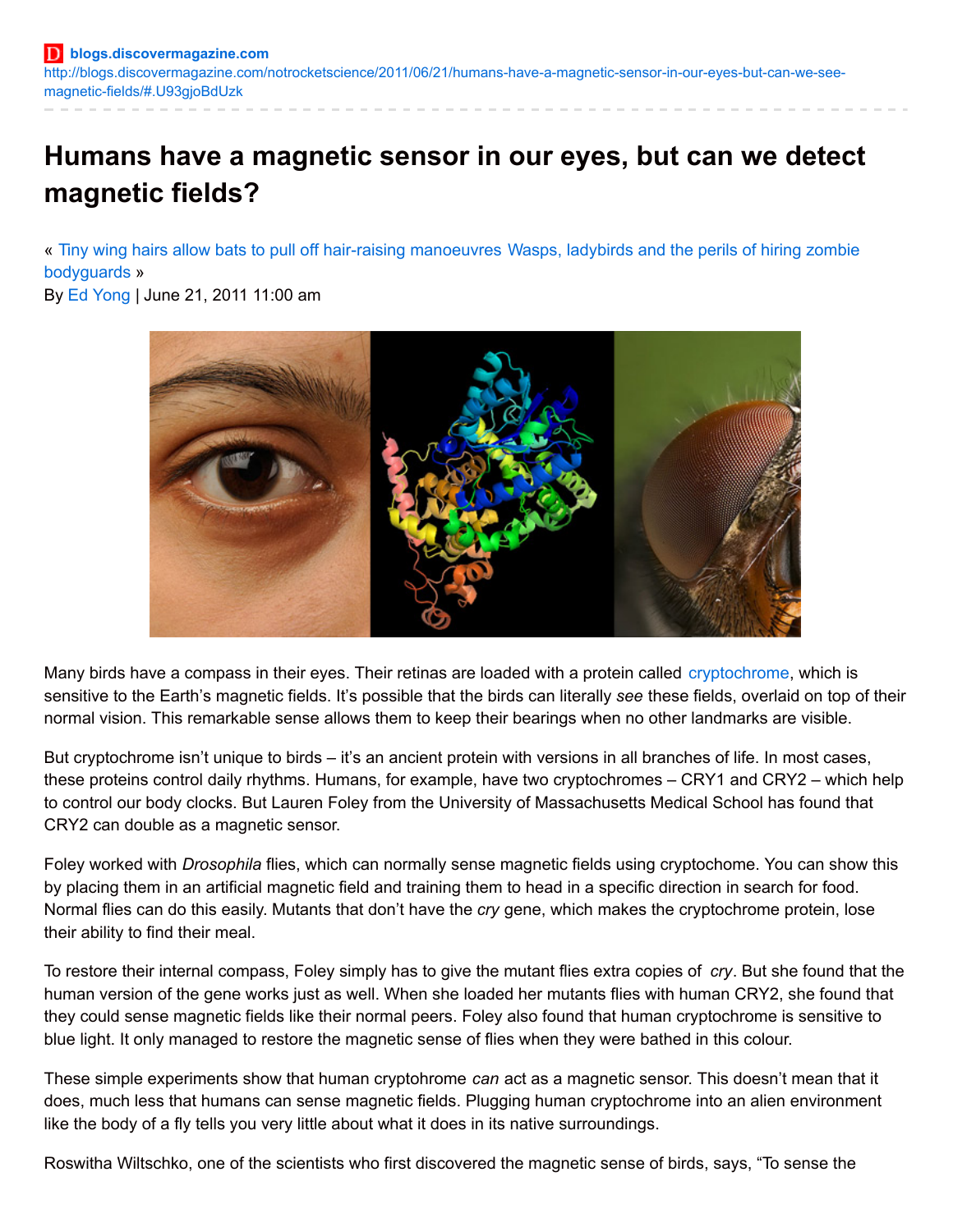magnetic field, one does not only need a molecule like cryptochrome, but also an apparatus that picks up the changes in that molecule and mediates it to the brain. *Drosophila* obviously has this apparatus, but humans? I have my doubts." Steven Reppert, who led the new study, is also cautious. However, he notes that Cry2 is heavily active in the human retina. "It's beautifully poised to sense light but we don't know if it has the downstream pathways that communicate magnetic information to the brain. The possibility exists."

## **A radical idea**

The connections between light, [cryptochrome](http://blogs.discovermagazine.com/notrocketscience/2010/11/25/how-birds-see-magnetic-fields-%E2%80%93-an-interview-with-thorsten-ritz/) and a magnetic sense were laid out by Klaus [Schulten](http://blogs.discovermagazine.com/notrocketscience/2010/11/24/how-birds-see-magnetic-fields-%E2%80%93-an-interview-with-klaus-schulten/) and Thorsten Ritz in 2000, in a bravura paper that united biology and quantum physics. They suggested that when cryptochrome is struck by blue light, it transfers one of its electrons across to a partner molecule called FAD. Electrons normally waltz around in pairs, but thanks to the light, cryptochrome and FAD now have lone electrons. They are known as a "radical pair".

Electrons also have a property called "spin". In a radical pair, the spins of the two solo electrons are linked – they can either spin together or in opposite directions. These two states have different chemical properties, the radical pair can flip between them, and the angle of the Earth's magnetic field can influence these flips. In doing so, it can affect the outcome or the speed of chemical reactions involving the radical pair. This is one of the ways in which the Earth's magnetic field can affect living cells. It explains why the magnetic sense of animals like birds is tied to vision – after all, cryptochrome is found in the eye, and it's converted into a radical pair by light.

Several experiments in the past few decades have support Schulten and Ritz's theory. Foley's work also seems to fit – human cryptochrome can support a magnetic sense in flies, in a way that depends on blue light. But Wiltschko thinks that using the human protein is a red herring. "All cryptochromes should be light-sensitive and since they form radical pairs, they should be sensitive to magnetic fields. The authors are describing intrinsic properties of cryptochrome. Using human cryptochrome is a nice gag!"

Indeed, Reppert says, "Of all the cryptochromes one could think of, the human one seemed the most interesting. We thought that if it did work, it might reignite some interest in magnetoreception in humans, which has waned down to virtually nothing."

### **Can humans sense magnetic fields?**

The current consensus is that humans cannot sense magnetic fields. [Birds](http://blogs.discovermagazine.com/notrocketscience/2010/11/24/how-birds-see-magnetic-fields-%E2%80%93-an-interview-with-klaus-schulten/) can do it, as can [bats](http://blogs.discovermagazine.com/notrocketscience/2008/07/26/bats-compasses-tongues-and-memories/), [turtles](http://blogs.discovermagazine.com/notrocketscience/2011/02/24/turtles-use-the-earth%E2%80%99s-magnetic-field-as-a-global-gps/), ants, mole rats, sharks, rays, and more. Recently, Czech scientists have suggested that [foxes](http://blogs.discovermagazine.com/notrocketscience/2011/01/11/foxes-use-the-earth%E2%80%99s-magnetic-field-as-a-targeting-system/), [cows](http://blogs.discovermagazine.com/notrocketscience/2008/08/25/google-earth-shows-that-cow-and-deer-herds-align-like-compass-needles/) and deer also have the same ability. But look at all the recent reviews in this field, and you'll see very little mention of our own species. A decade ago, a German group showed that our vision is slightly more [sensitive](http://www.ncbi.nlm.nih.gov/pubmed/11976892) in some directions than in others, but the results have not caught on.

It wasn't always like this. In the 1980s, Robin [Baker](http://www.robin-baker.com/) from the University of Manchester carried out a series of experiments which seemed to show that humans could sense magnetic fields. He took busloads of blindfolded volunteers on winding journeys for several kilometres before asking them to point their way back home. They did so more often than expected, and if they wore magnets on their heads, their accuracy dropped.

The results were [published](http://www.ncbi.nlm.nih.gov/pubmed/7423208) in *Science* and you can read Baker's own description of his study in this 1980 issue of New Scientist. He even wrote a book about it. At the time, Baker said, "Whatever the [repercussions,](http://books.google.co.uk/books?id=FMQQnijnhsUC&pg=PA844&dq=robin+baker+new+scientist+magnetic&hl=en&ei=GU79TfWdD5Hxsgbo_q3zDQ&sa=X&oi=book_result&ct=result&resnum=9&ved=0CE0Q6AEwCA#v=onepage&q=robin baker new scientist magnetic&f=false) we have no alternative but to take seriously the possibility that Man has a magnetic sense of direction."

Unfortunately, the main repercussion was a fierce series of rebuttals. Over the next decade, several groups around the world failed to repeat Baker's results, even though Baker himself had no problems in doing so. He argued that their failure could have been due to local magnetic anomalies or brief changes in the strength of the magnetic field due to solar activity.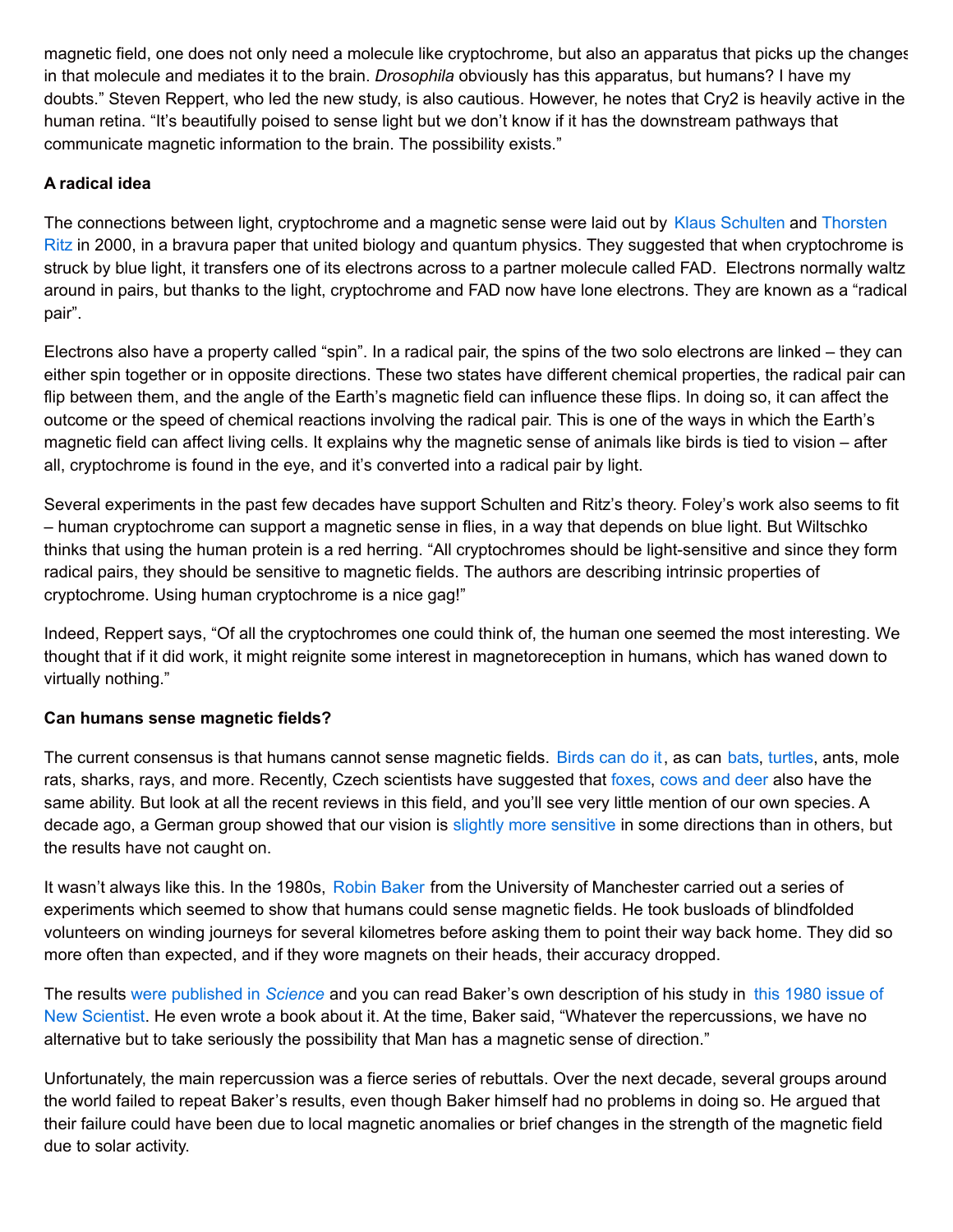An American duo – Gould and Able – charitably suggested that Baker's British students "either had cues available to them which were absent in our experiments, or are dramatically better than Americans in using whatever cues may be involved." Max Westby and Karen Partridge, who failed to replicate Baker's results in Sheffield, [were](http://jeb.biologists.org/content/120/1/325.full.pdf) less kind. "Perhaps it depends on which side of the Pennine Hills the experiments are conducted?" they asked. "It is obviously extremely difficult to counter all conceivable explanations for a negative result but we are forced to wonder about the ecological importance of a magnetic sense, the existence of which is so difficult to demonstrate."

In the end, Baker relented and he moved on to the [science](http://www.robin-baker.com/) of sperm. When I talked to him about the new study, he confesses that he hasn't kept up with the field. "I'd spent nearly a decade, tested thousands of people under all sorts of conditions, and had absolutely no doubt. Then people did a few tests here and there and claimed the experiments didn't replicate," he says. "Even after I'd collected [everybody](http://www.sciencedirect.com/science/article/pii/S0003347287801057) else's results and published that taken together, they did in fact constitute successful replication, nobody wanted to know. There was an element of 'Sod them, then'."

Reppert thinks that Baker's story was an unfortunate one, especially since he stopped just when others were starting to discover light-based magnetic sensors. "I think Baker's work was very good work but a lot of people had trouble reproducing aspects of it," says Reppert. "It's just very hard to do these sorts of behavioural experiments in humans."

#### **The hardest sense**

Magnetoreception has to be one of the hardest of all animal senses to study. Thorsten Ritz says, "Basic things that you do in other senses don't make sense when it comes to magnetoreception. Almost every other sense is linked to an opening in bone structure – eyes, ears and so on. The magnetic sense could sit anywhere in the body because the magnetic field penetrates the body."

To complicate matters, we don't really know what a magnetic sense would be used for. For birds and turtles, it seems obvious that an internal compass would help them to navigate over long migrations. But that doesn't really apply to humans, and we know that lost [humans](http://blogs.discovermagazine.com/notrocketscience/2009/08/20/do-lost-people-really-go-round-in-circles/) tend to go round in circles when other landmarks are unavailable.

But navigation isn't the only use for a magnetic sense. Recently, John [Philips](http://www.biol.vt.edu/faculty/phillips/behavlab/) has suggested that animals could use magnetic fields to estimate [distances](http://blogs.discovermagazine.com/notrocketscience/2011/01/11/foxes-use-the-earth%E2%80%99s-magnetic-field-as-a-targeting-system/) over much smaller scales. Indeed, it's possible that foxes could use a magnetic range finder to gauge the distance of their pounces, when their prey is hidden by snow.

It's clear that magnetic senses will remain alluring and controversial for many years to come. Baker has left the field behind, but he is still intrigued by it. "I would be really thrilled if somebody managed to vindicate those ten years of work, because I still have no doubt that there is a real phenomenon there," he says. "This new paper is a very long way from being vindication, but just to read somebody saying that human magnetoreception deserves another look did give me a brief surge of satisfaction."

**Reference:** Foley, Gegear & Reppert. 2011. Human cryptochrome exhibits light-dependent magnetosensitivity. Nature Communications <http://dx.doi.org/10.1038/ncomms1364>

**Images** by JJ [Harrison](http://en.wikipedia.org/wiki/File:Calliphora_vomitoria_Portrait.jpg) and [Biswarup](http://commons.wikimedia.org/wiki/File:Eye_5787.JPG) Ganguly

#### **For more on magnetic senses, see my feature in New [Scientist](http://blogs.discovermagazine.com/notrocketscience/files/2011/06/2010-11-27-Seeing-Magnetism.pdf), and also:**

- Foxes use the Earth's [magnetic](http://blogs.discovermagazine.com/notrocketscience/2011/01/11/foxes-use-the-earth%e2%80%99s-magnetic-field-as-a-targeting-system/) field as a targeting system
- Turtles use the Earth's [magnetic](http://blogs.discovermagazine.com/notrocketscience/2011/02/24/turtles-use-the-earth%e2%80%99s-magnetic-field-as-a-global-gps/) field as a global GPS
- Bats: [compasses,](http://blogs.discovermagazine.com/notrocketscience/2008/07/26/bats-compasses-tongues-and-memories/) tongues and memories
- How birds see [magnetic](http://blogs.discovermagazine.com/notrocketscience/2010/11/25/how-birds-see-magnetic-fields-%e2%80%93-an-interview-with-thorsten-ritz/) fields an interview with Thorsten Ritz
- How birds see [magnetic](http://blogs.discovermagazine.com/notrocketscience/2010/11/24/how-birds-see-magnetic-fields-%e2%80%93-an-interview-with-klaus-schulten/) fields an interview with Klaus Schulten
- Robins can literally see [magnetic](http://blogs.discovermagazine.com/notrocketscience/2010/07/08/robins-can-literally-see-magnetic-fields-but-only-if-their-vision-is-sharp/) fields, but only if their vision is sharp